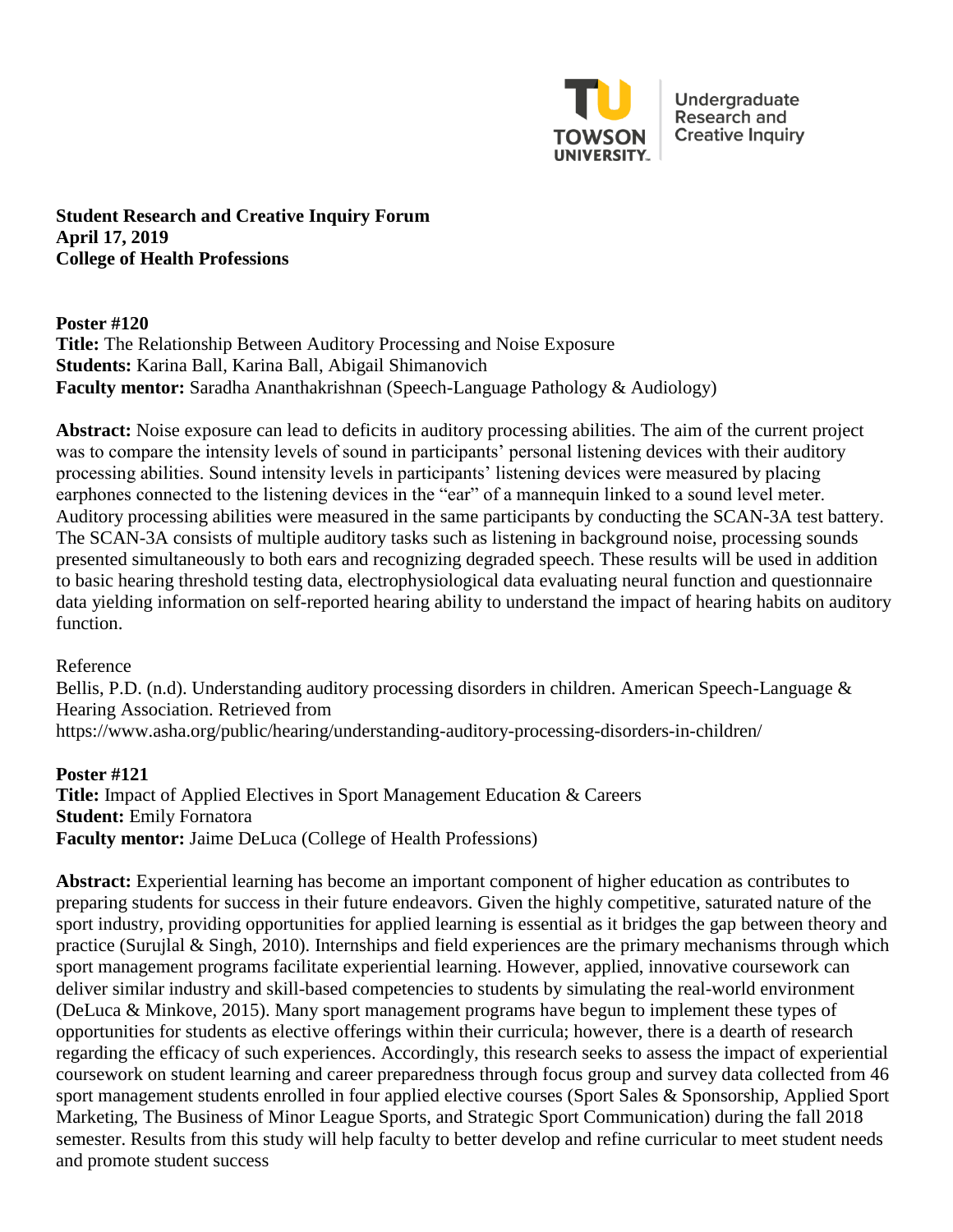### **Poster #122**

**Title:** Health and Physical Fitness Behaviors Among College Students **Students:** Katie Gettier, Erin Lerew, Cameron Russell **Additional faculty authors:** Professor Jennifer Moxley, Professor Andrea Barton, Dr. Tara Blackshear **Faculty mentor:** Jennifer Moxley (Kinesiology)

**Abstract:** Since the fall 2015 semester, the Exercise Science program has offered free physical fitness assessments to all University students. The event remains popular among students, especially students in the College of Health Professions. Students enrolled in KNES 265: Fundamentals in Health and Physical Fitness Assessment and KNES 364: Clinical Exercise

Assessment and Prescription serve as test administrators for the assessments. The assessments include measurements to determine resting heart rate and blood pressure, body composition, cardiovascular fitness, muscular fitness, and flexibility. In addition to the physical assessments, participants complete a survey that includes questions about health and physical activity behaviors. This project will focus on the growth of the assessments and outline findings of health and physical activity behaviors among college students.

## **Poster #123**

**Title:** Greater Forearm Blood Flow is Associated with Better Walking Economy and Gait Speed in Older Adults

**Student:** Kevin Hamidi

**Faculty mentor:** Dr. Nicolas Knuth (Exercise Science)

**Abstract:** Gait speed decline is a well-established predictor of disability and mortality in older adults. Compromised energetic efficiency (i.e. walking economy) is a strong contributor to gait speed decline, but the underlying mechanisms influencing walking economy are undefined. Impaired blood flow is common with aging and thus may be an important contributor to the development of compromised walking economy and slow gait speed, yet the relationships among blood flow within skeletal muscle, walking economy, and gait speed in older adults are unknown. Therefore, the purpose of this project is to examine the relationship between measured forearm blood flow and (i) walking economy and (ii) gait speed in older men and woman. Resting blood flow will be measured in participants of the Longitudinal Aging Study at Towson using venous occlusion plethysmography. Walking economy will be measured during the final 2 minutes of a 5 minute treadmill walking test. Gait speed will be assessed during 2.5 minutes of normal-paced walking over a 20-meter course. We hypothesize that better overall blood flow will be related to enhanced walking economy and gait speed, and may lead to the development of interventions aimed at improving vascular health to benefit the maintenance of mobility with age.

# **Poster #124**

**Title:** Sound Levels in Personal Media Players used by the TU Community **Students:** Katie Matzdorf, Toyosi Olokesusi **Faculty mentor:** Saradha Ananthakrishnan (SPPA)

**Abstract:** Excessive noise exposure at high intensity levels can lead to permanent hearing loss, but this resulting hearing loss can be prevented by increasing awareness about the risks of noise exposure and use of hearing protection. The aim of the current research project was to collect data related to the sound levels in personal media players used by individuals in the TU community. We collected the intensity levels of media in personal listening devices in 180 TU students using a sound-level meter attached to an interactive mannequin "CLARK." Each student inserted their headphones into CLARK's right ear, and the sound-level meter produced a reading of the intensity level measured in decibels. The results varied, with some students listening to their music around 30 dBA and some listening levels as high as 114 dBA. These results show us that students listen to their music at a wide variety of listening levels, but there are enough students listening at levels potentially damaging to their hearing. These data highlight the importance of providing the campus community with more information regarding hearing health and the damage that can result from high-intensity noise exposure.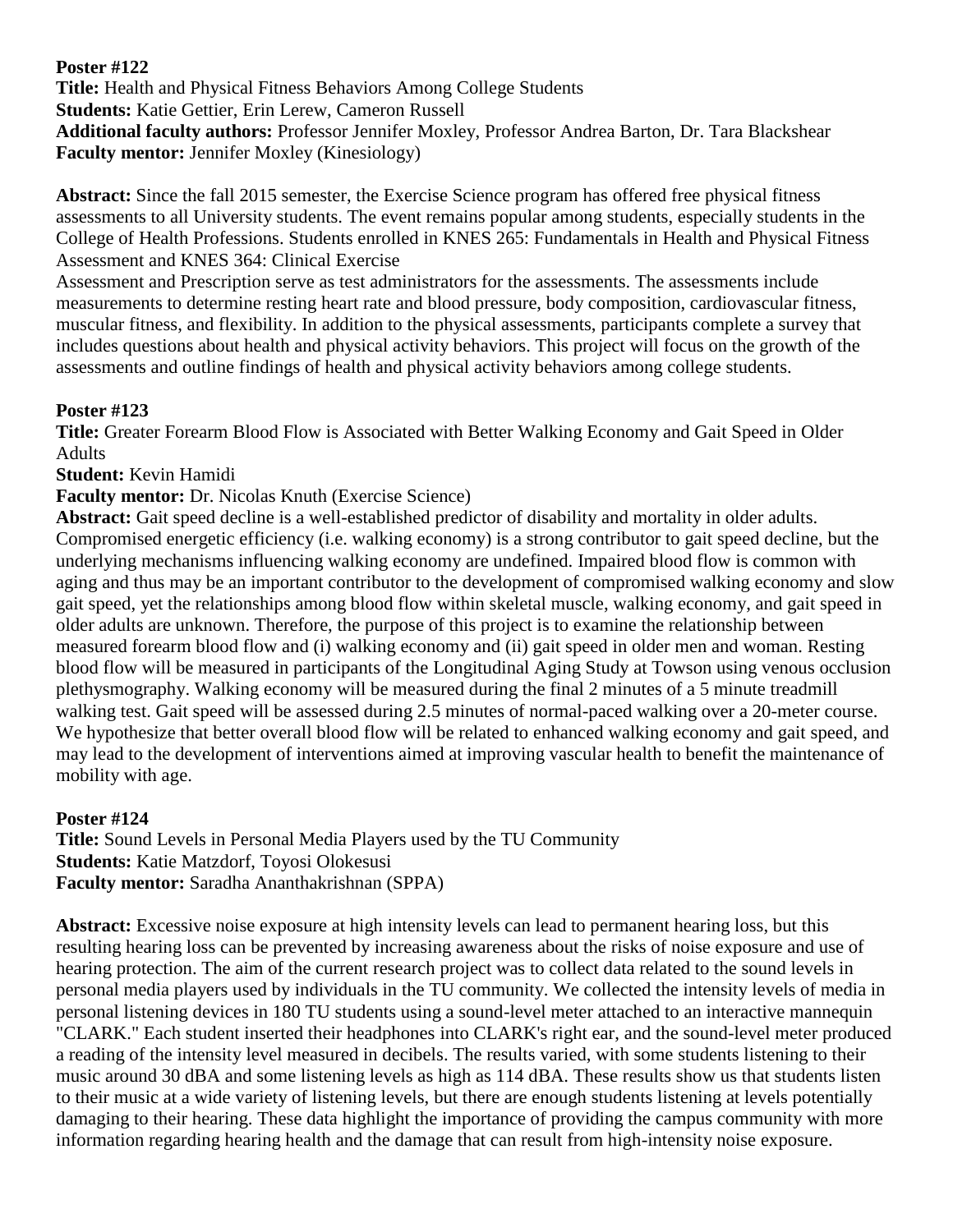#### **Poster #125 Title:** Barriers to Self-Monitoring for Healthy Weight Management **Students:** Kamilla Miller, Haile Argubright-**Faculty mentor:** Gerald. J. Jerome (Kinesiology)

**Abstract:** Background: Monitoring diet, physical activity, and weight are important components of a lifestyle approach to achieving and maintaining a healthy weight. A myriad of smart phone applications and electronic devices are supplanting paper-based tracking. However, the accessibility of these options is not well established. This study examined barriers and strategies to monitoring diet, physical activity, and weight among adults who are legally blind. Methods: Survey participants were recruited through low vision advocacy groups. In addition to completing phone based surveys, in person height and weight was obtained. Results: Among the participants (N=17) the average age was 32 years (SD=14), 39% were females, 47% had BMI 18.5-24, 23% had BMI 25-29, and 29% had BMI  $\geq$  30. All participants access the Internet, 89% use smart phones for Internet access, 94% have used the internet to look up health information, and 78% have used a smart phone to track health information. Participants reported on challenges and suggestions related to tracking physical activity, diet, and weight. Conclusion: Adults interested in a lifestyle approach to weight management should receive problem solving assistance to help them reach their health goal. Problem solving should be tailored to an individual's level of vision and technological savvy.

#### **Poster #126**

**Title:** The Correlation Between Sound Levels In Noise Level Personal Media Players & Auditory Brainstem Function

**Students:** Rivkah Nakhon, Leah Latova, Frances Licia Ladaga

**Faculty mentor:** Saradha Ananthakrishnan (Speech Language Pathology & Audiology)

**Abstract:** Excessive noise exposure can lead to hearing loss, which can have detrimental effects on overall health; increases in irritability, sleep disruption, hypertension, cardiovascular disease, and decline in cognitive achievement are some of the harmful ramifications of living with an unaided hearing loss. The overall objective of our research is to correlate participants' subjective and objective audiological metrics with their hearing habits (e.g. how loud is the music they listen to). Specifically, we aim to determine the correlation between sound levels in participants' personal media players and the Auditory Brainstem Response (ABR), which is an EEG-type response measuring the integrity of the auditory nerve. We measured sound levels in personal media players by inserting the earphones of each participant's listening device (while playing a song at a comfortable level) into the artificial "ear" of an interactive mannequin. The decibel level was recorded with a sound level meter connected to the mannequin. ABR latency and amplitude data were collected by placing electrodes on participants' scalps that could measure auditory nerve activity following auditory stimulation through earphones. These data form a subset of a larger dataset examining the overall hearing health profile of adults in the TU and surrounding communities.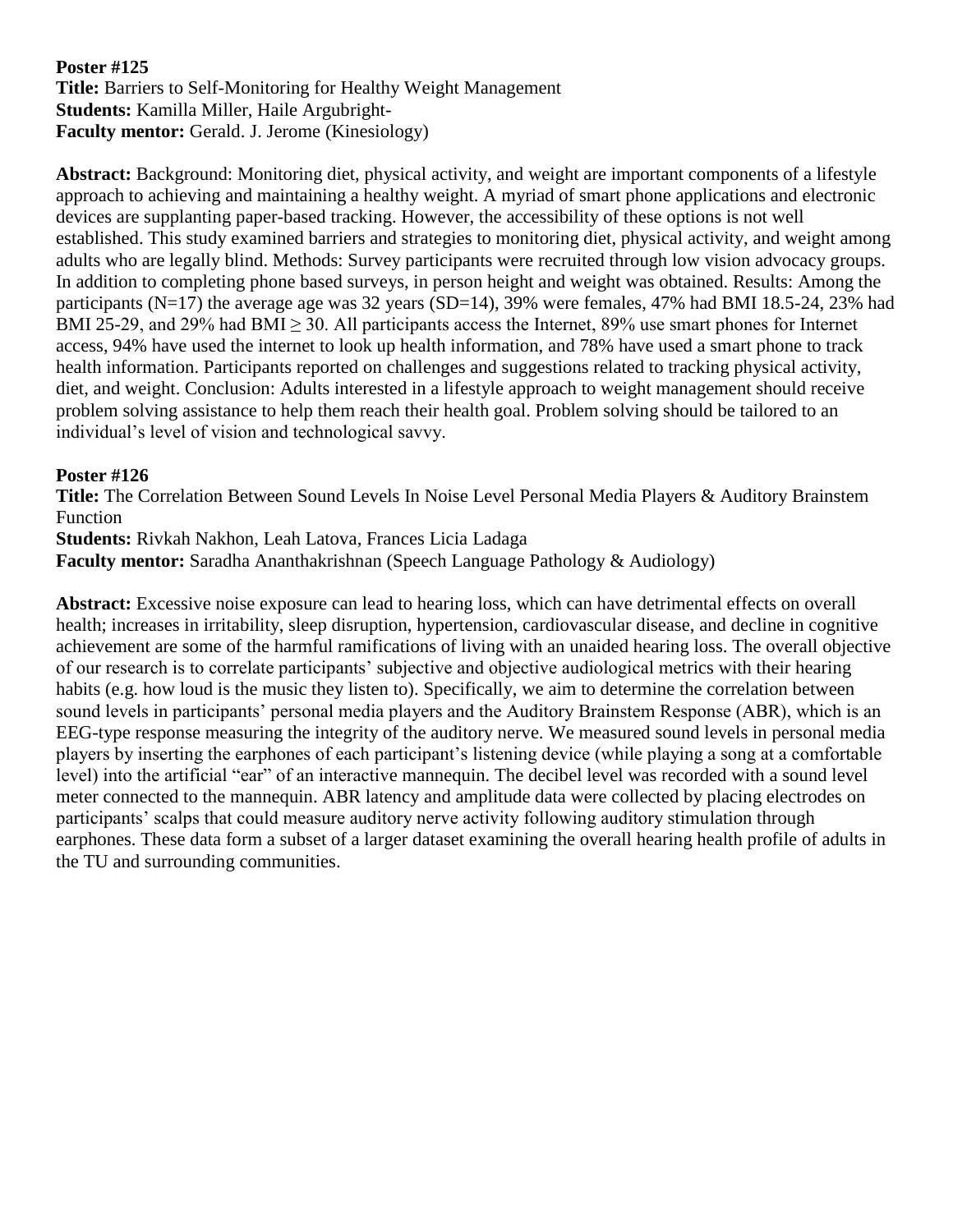#### **Poster #127 Title:** Patterns of Noise Level Exposure Questionnaires and Responses **Students:** Chiara Ponko, Elizabeth Dolan **Faculty mentor:** Saradha (Ananthakrishnan)

**Abstract:** Noise induced hearing loss is the second most common type of hearing loss. The overarching goal of this project is to construct an audiological profile of the average college student by measuring various aspects of their auditory function (self report, behavioral, neural) and hearing habits. The specific aim of this study is to measure sound levels in personal media players in a group of adult listeners, and correlate these data with the participants' responses on a noise exposure questionnaire. Data regarding listening levels in personal media players is being obtained using a mannequin (C.L.A.R.K.). The intensity level of sound in a listening device can be measured by placing an earphone in C.L.A.R.K.'s ear, which is coupled to a sound level meter. Participants are also required to complete the JAAA-NEQ questionnaire, which provides an estimate of their annual noise exposure. Data collection and analysis is ongoing. As mentioned before, the results of this study will serve to be part of a larger study aiming to build an audiological profile of the TU and surrounding community, and lead to the development of a noise awareness program on campus.

## **Poster #128**

**Title:** Prescribed Physical Activity in Early Postpartum Period Helps Women Return to Physical Activity but does not Impact Weight Loss or Body Composition **Student:** Michelina Quartucci **Faculty mentor:** Jaime DeLuca (Kinesiology)

**Abstract:** BACKGROUND: The postpartum period and the transition to motherhood often represent a dramatic shift in women's lives and new mothers frequently report a lack of adequate physical activity (PA) due to a variety of constraints. PURPOSE: To evaluate the relationship between women's beliefs and behavior regarding PA with their measured PA level over the first year postpartum, and to evaluate the impact of a PA intervention in increasing postpartum PA level. METHODS: Ten postpartum women were recruited and randomized into control and intervention groups. The intervention group was instructed to engage in 150 minutes of MVPA each week and take 10,000 steps per day and the control group was given no PA prescription. Measures of body weight, body composition, and PA were made at 3, 6, 9, and 12 months postpartum. Women's beliefs and behavior regarding PA were assessed during a qualitative interview. FINDINGS: Interview data showed women in this study were health literate and understood the value of PA, however they explained an inability to prioritize PA. The intervention protocol was successful at increasing women's level of activity, but only at the 3 month postpartum visit as the intervention did not lead to more PA throughout the postpartum period.

#### **Poster #129**

**Title:** Determining the Expectations and Desires of Parents of Adults with ASD Related to Formal Support **Systems Student:** Julia Tenbus **Faculty mentor:** Kaitlyn Wilson (Speech-Language Pathology and Audiology)

**Abstract**: This study is designed to understand what social communication supports and services adults with autism spectrum disorder (ASD) are receiving or not receiving. The goal is to gather information from the parents of adults with ASD on supports needed and the best setting and modality for these services. Adults with ASD and their families often have difficulties obtaining services due to limited availability of supports, long wait lists, and more. It is important to understand this in order for professionals to provide effective and accessible services for individuals with ASD. A mixed methods design will be used to collect data including quantitative measures and semi-structured interviews.